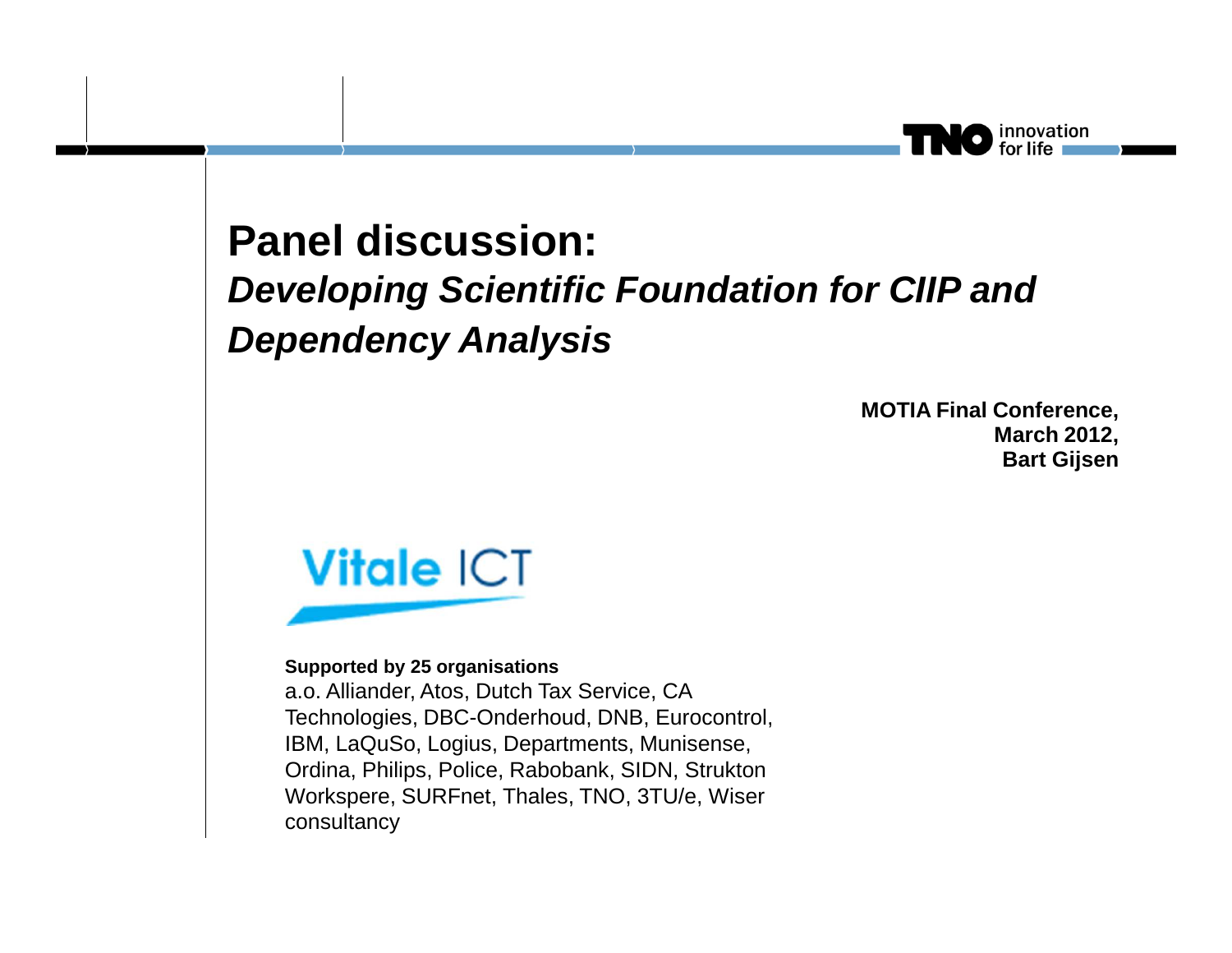

### **Vitale ICT ambition:***ICT like running water from the tab*



How to get<br>there?

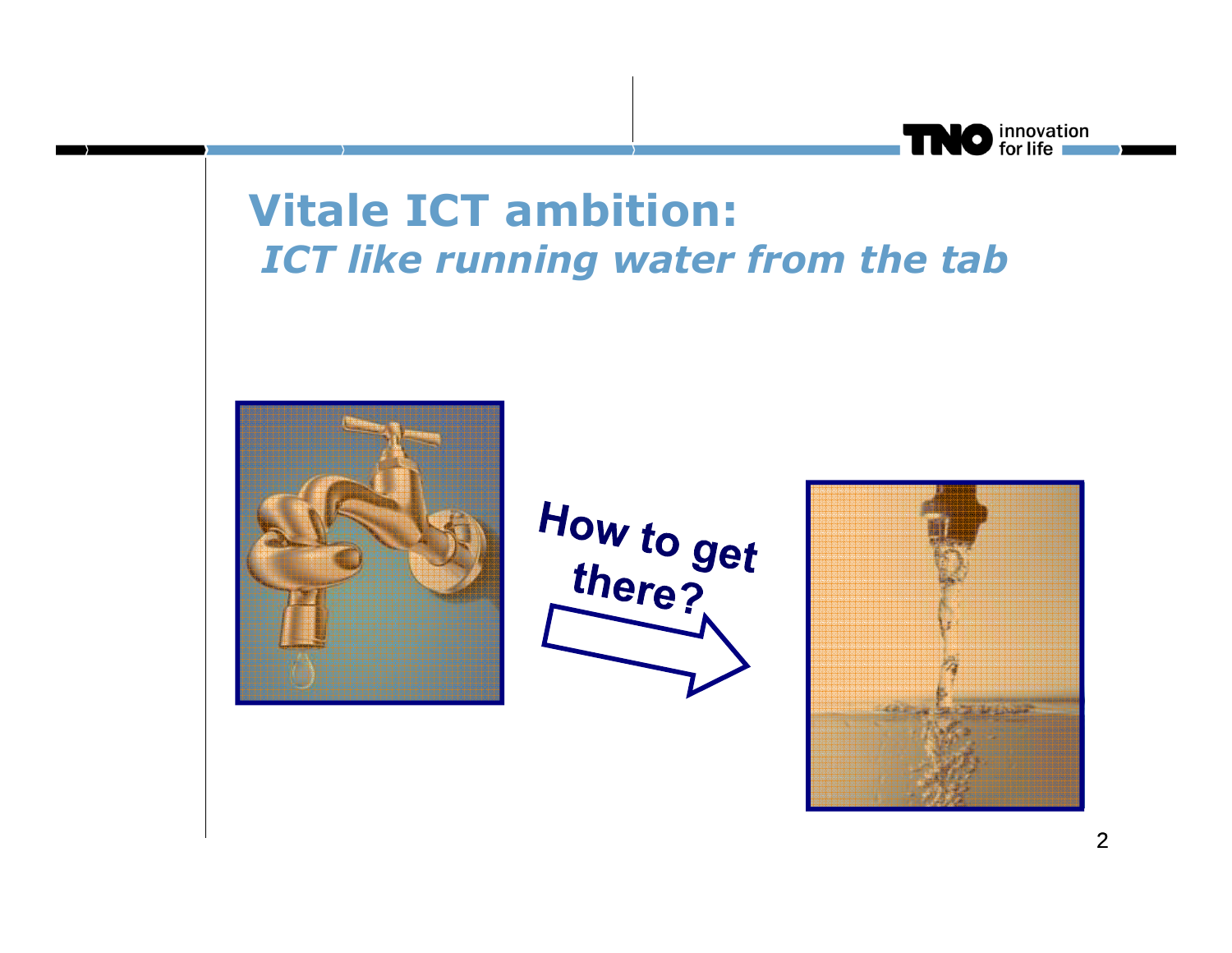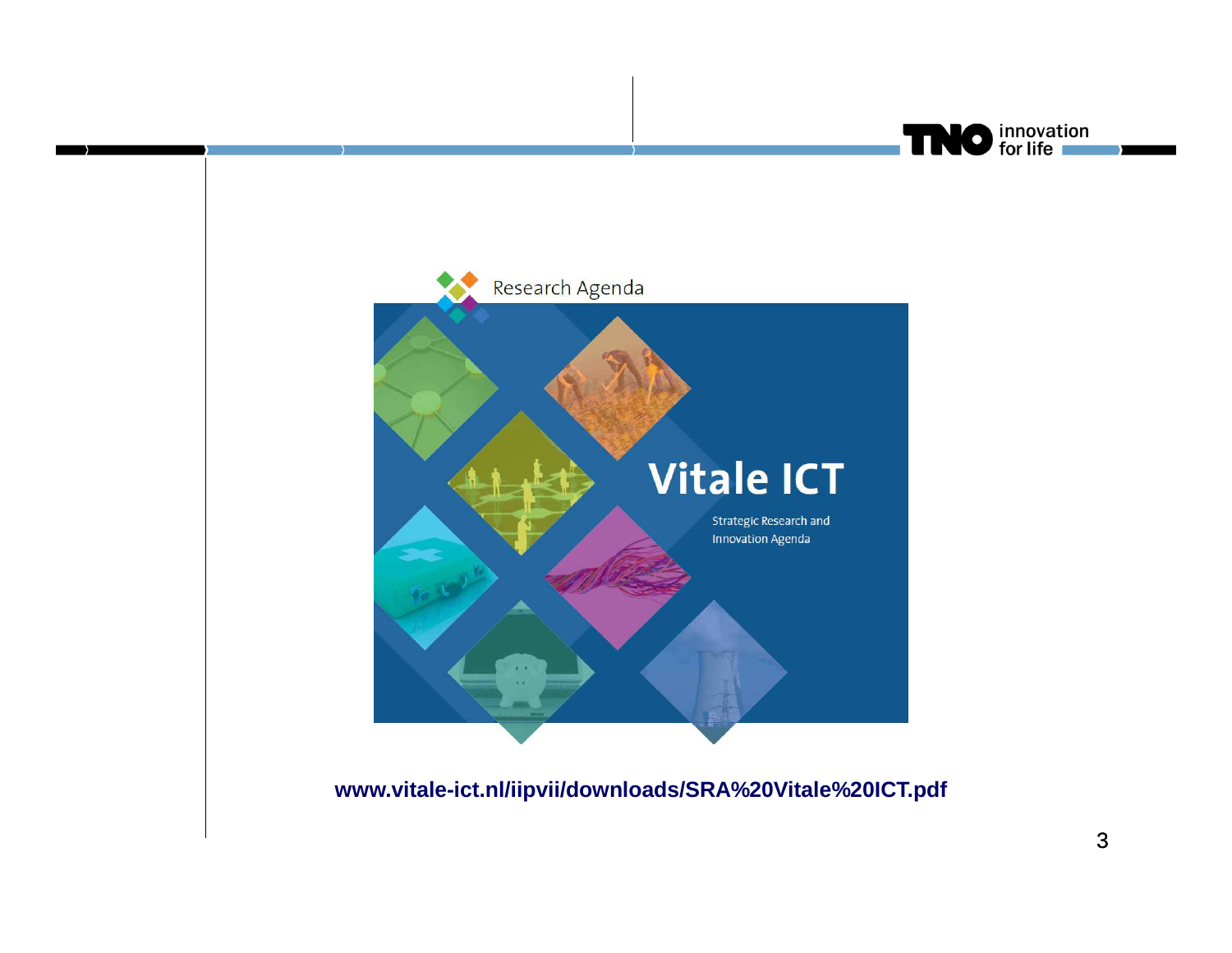innovation<br>for life

# **Vitale ICT research areas**

| <b>Vitale ICT</b><br><b>Reliable Internet and Communication</b>                                                                                                                                                                                                                                                                                                                                                                                                                                                                                                                                                                                                                                    | <b>Vitale ICT</b><br>Scalable and Robust Data Collection and<br><b>Processing</b><br><b>Nail</b><br><b>haven</b><br>Je eigen inlog-<br>code voor de<br><b>Wind State</b><br>hele overheid.<br><b>USINO KA</b><br><b>No pretente</b><br><b><i><u><u><b>Raily dis addressed</b></u></u></i></b><br>This research area focuses on collecting, storing, processing and displaying of<br>data, which are the basic functions of IT that are part of any business and societal<br>sector.<br>Goal: High volume and failure free collection and processing of data, in particular<br>from multiple sources.<br>sprelinest and societal challenge<br>Sector                                                                                                                                                                                   |                                                                                                                                                                                                                                             | <b>Vitale ICT</b><br><b>Trustworthy ICT Service Chains</b><br>This research area focuses on critical (business) processes that are often<br>supported by complicated ICT systems and services, and often provided by multiple<br>parties.<br>Goal: Make ICT service chains as dependable as individual ICT services.                                                                                                                                                                                                                                                                                                                                                                                                                                                                               |                                                                                                                            | <b>Vitale ICT</b><br><b>Safety Critical and SCADA Systems</b><br>This research area focuses on integrated in business processes where disruptions<br>can have very dramatic consequences. We distinguish between the more open<br>safety critical ICT systems (e.g. air traffic control systems) or SCADA (e.g. nuclear<br>power, water purification or chemical processing plant control).                                                                                                                                                                                                                        |                                                                                                                         |
|----------------------------------------------------------------------------------------------------------------------------------------------------------------------------------------------------------------------------------------------------------------------------------------------------------------------------------------------------------------------------------------------------------------------------------------------------------------------------------------------------------------------------------------------------------------------------------------------------------------------------------------------------------------------------------------------------|---------------------------------------------------------------------------------------------------------------------------------------------------------------------------------------------------------------------------------------------------------------------------------------------------------------------------------------------------------------------------------------------------------------------------------------------------------------------------------------------------------------------------------------------------------------------------------------------------------------------------------------------------------------------------------------------------------------------------------------------------------------------------------------------------------------------------------------|---------------------------------------------------------------------------------------------------------------------------------------------------------------------------------------------------------------------------------------------|----------------------------------------------------------------------------------------------------------------------------------------------------------------------------------------------------------------------------------------------------------------------------------------------------------------------------------------------------------------------------------------------------------------------------------------------------------------------------------------------------------------------------------------------------------------------------------------------------------------------------------------------------------------------------------------------------------------------------------------------------------------------------------------------------|----------------------------------------------------------------------------------------------------------------------------|--------------------------------------------------------------------------------------------------------------------------------------------------------------------------------------------------------------------------------------------------------------------------------------------------------------------------------------------------------------------------------------------------------------------------------------------------------------------------------------------------------------------------------------------------------------------------------------------------------------------|-------------------------------------------------------------------------------------------------------------------------|
| Technology                                                                                                                                                                                                                                                                                                                                                                                                                                                                                                                                                                                                                                                                                         |                                                                                                                                                                                                                                                                                                                                                                                                                                                                                                                                                                                                                                                                                                                                                                                                                                       |                                                                                                                                                                                                                                             |                                                                                                                                                                                                                                                                                                                                                                                                                                                                                                                                                                                                                                                                                                                                                                                                    |                                                                                                                            |                                                                                                                                                                                                                                                                                                                                                                                                                                                                                                                                                                                                                    |                                                                                                                         |
| This research area focuses on the reliability of the Internet, and other (open and<br>closed) communication networks. Research will be primarily carried out with and for<br>the Internet, telecommunication and media sector. However, almost all other<br>business and societal sectors will benefit from this research.                                                                                                                                                                                                                                                                                                                                                                         |                                                                                                                                                                                                                                                                                                                                                                                                                                                                                                                                                                                                                                                                                                                                                                                                                                       |                                                                                                                                                                                                                                             |                                                                                                                                                                                                                                                                                                                                                                                                                                                                                                                                                                                                                                                                                                                                                                                                    |                                                                                                                            |                                                                                                                                                                                                                                                                                                                                                                                                                                                                                                                                                                                                                    |                                                                                                                         |
| Goal: Preserve and increase the level of trust in the Internet and communication                                                                                                                                                                                                                                                                                                                                                                                                                                                                                                                                                                                                                   |                                                                                                                                                                                                                                                                                                                                                                                                                                                                                                                                                                                                                                                                                                                                                                                                                                       |                                                                                                                                                                                                                                             | <b>Beoton</b>                                                                                                                                                                                                                                                                                                                                                                                                                                                                                                                                                                                                                                                                                                                                                                                      | Business and societal challenge                                                                                            | Goal: Optimize the contribution of ICT to assure safety critical business processes.                                                                                                                                                                                                                                                                                                                                                                                                                                                                                                                               |                                                                                                                         |
| infrastructures and the services offered on it.                                                                                                                                                                                                                                                                                                                                                                                                                                                                                                                                                                                                                                                    |                                                                                                                                                                                                                                                                                                                                                                                                                                                                                                                                                                                                                                                                                                                                                                                                                                       |                                                                                                                                                                                                                                             | Finance<br>Trustworthy Internet banking<br>Transportation, Logistic Chars are Predictable and dependable logistic supply chairs                                                                                                                                                                                                                                                                                                                                                                                                                                                                                                                                                                                                                                                                    |                                                                                                                            |                                                                                                                                                                                                                                                                                                                                                                                                                                                                                                                                                                                                                    |                                                                                                                         |
|                                                                                                                                                                                                                                                                                                                                                                                                                                                                                                                                                                                                                                                                                                    | Finance                                                                                                                                                                                                                                                                                                                                                                                                                                                                                                                                                                                                                                                                                                                                                                                                                               | Dependability of financial data and (high volume) processing                                                                                                                                                                                | Mobility.                                                                                                                                                                                                                                                                                                                                                                                                                                                                                                                                                                                                                                                                                                                                                                                          |                                                                                                                            | Sector                                                                                                                                                                                                                                                                                                                                                                                                                                                                                                                                                                                                             | Business and societal challenge                                                                                         |
| Sector<br><b>Business and societal challenge</b><br>Internet, Telecommunication Reliable Internet infrastructure<br>and Media<br>Mobile broadband access                                                                                                                                                                                                                                                                                                                                                                                                                                                                                                                                           | Mobility<br>Defense                                                                                                                                                                                                                                                                                                                                                                                                                                                                                                                                                                                                                                                                                                                                                                                                                   | Transportation. Logistic Chairs and Reliable sensor-based mobility management solutions<br>Fublic safety. Disaster Relief and 18 calable, performing and robust information integration from<br>multiple sources for situational awareness. | High-tech and Process industry<br><b>Jewithcam</b>                                                                                                                                                                                                                                                                                                                                                                                                                                                                                                                                                                                                                                                                                                                                                 | (Embedded) solutions for dependable CT chains<br>Reliable and performing integration and automation of health<br>care data | land Mobility<br>High-tech and Process Industry                                                                                                                                                                                                                                                                                                                                                                                                                                                                                                                                                                    | Transportation, Logistic Chains Scalable traffic control systems<br>Failure-free composed, multi-party embedded systems |
| Scalable multimedia infrastructure<br>ICT robustness                                                                                                                                                                                                                                                                                                                                                                                                                                                                                                                                                                                                                                               | lealthcare                                                                                                                                                                                                                                                                                                                                                                                                                                                                                                                                                                                                                                                                                                                                                                                                                            | Boalable remote health care monitoring<br>Highly evallable and privacy assured medical data                                                                                                                                                 | Foběic 1988y                                                                                                                                                                                                                                                                                                                                                                                                                                                                                                                                                                                                                                                                                                                                                                                       | Bafe migration to more open, integrated and upgraded control<br>svistenns                                                  | Healthcare                                                                                                                                                                                                                                                                                                                                                                                                                                                                                                                                                                                                         | improvement of SCADA systems and risk management<br>Reliable and efficient health care products                         |
| Public Safety, Disaster Relief Reliable, resilient and recoverable ad-hoc<br>and Defense<br>communication infra                                                                                                                                                                                                                                                                                                                                                                                                                                                                                                                                                                                    |                                                                                                                                                                                                                                                                                                                                                                                                                                                                                                                                                                                                                                                                                                                                                                                                                                       | nature base bone                                                                                                                                                                                                                            | Fublic Governance                                                                                                                                                                                                                                                                                                                                                                                                                                                                                                                                                                                                                                                                                                                                                                                  | Trusted e-governance (digitaal loket, DigiD, etc.) services                                                                | Public Utility                                                                                                                                                                                                                                                                                                                                                                                                                                                                                                                                                                                                     | Reliability and safety of unmanned waste-water<br>Imanagement                                                           |
| <b>Research Issues:</b><br>. Upgrading Internet dependability to successfully fulfill its increasingly critical role<br>in economy and society.<br>. Scalable mobile access that keeps up with booming traffic from mobile devices.<br>. Deployment strategies for combinations of content delivery technologies to<br>meet high quality media stream explosion.<br>. Reliability engineering and reliability prediction for improved life cycle<br>management with e.g. publicly available 'fact tank' with life-cycle reference data.<br>. More reliable large-scale ad-hoc communication systems based on a.o. auto-<br>configuration, self-healing and knowledge based data fusion techniques. | Designing mature electricity smart grids<br>Power Production and Distributio<br>cobust management of smart grids<br>Public Governance<br>Reliable and large scale integrated e-governance information<br>processing<br>Research Issues:<br>.Fallure free and High-volume processing e.g. in processing of call detail records<br>into bills, executing financial transaction batches, flight data processing, etc.<br>. Base business processes and decision support on integrated information e.g. in<br>sharing of patient data, integrated e-governance and PPDR services, supply<br>chain integration, integrated sensor data from multiple sources, etc.<br>. Data collection driven by multi-sensor systems e.g. in remote health care, mobility<br>management solutions, weather forecasting, smart electricity metering, etc. |                                                                                                                                                                                                                                             | Research Issues:<br>. The human factors that dominate the level of trust in ICT services, e.g. how can<br>user's trust behavior in ICT services be modeled and monitored or specifically,<br>what is the factual status of ICT service chain reliability, scalability and trust?<br>. Creating ICT service chains with predictable reliability and performance behavior<br>requires both design, engineering, governance and operational excellence.<br>Emerging technologies, such as cloud computing, and effort by ICT system.<br>Integrators illustrate that progress is being made, however, a number of<br>challenges remain open, e.g. the question of modeling integrated ICT service<br>chains to enable prediction of their behavior, the question of service chain<br>scalability, etc. |                                                                                                                            | Power Production and<br>Reliable energy production and distribution.<br><b>Distribution</b><br><b>Research Questions:</b><br>. Make safety critical and SCADA systems more open and unmanned where<br>control on the three particular and notoriously hard to control aspects has<br>increased: disruptions due to human action, software failure and dependency on<br>external services.<br>·Standardization and legislation challenge e.g. safety critical middleware. In<br>addition to research regarding the controls mentioned, attention is required for<br>embedding them in the safety critical industry. |                                                                                                                         |

**Telecom & internet are linking pin in interdependent ICT** 

- • **Life cycle (legacy) management: classic reliability theory upgrade (multi-phase Weibull? Rare-event simulation?) and public FactTank (to find "laws of reliability" / patterns?) are needed**
- How to deploy and configure AdHoc, autonomous, Disruption Tolerant Networking for improved<sup>4</sup>  $\bullet$ **resilience?**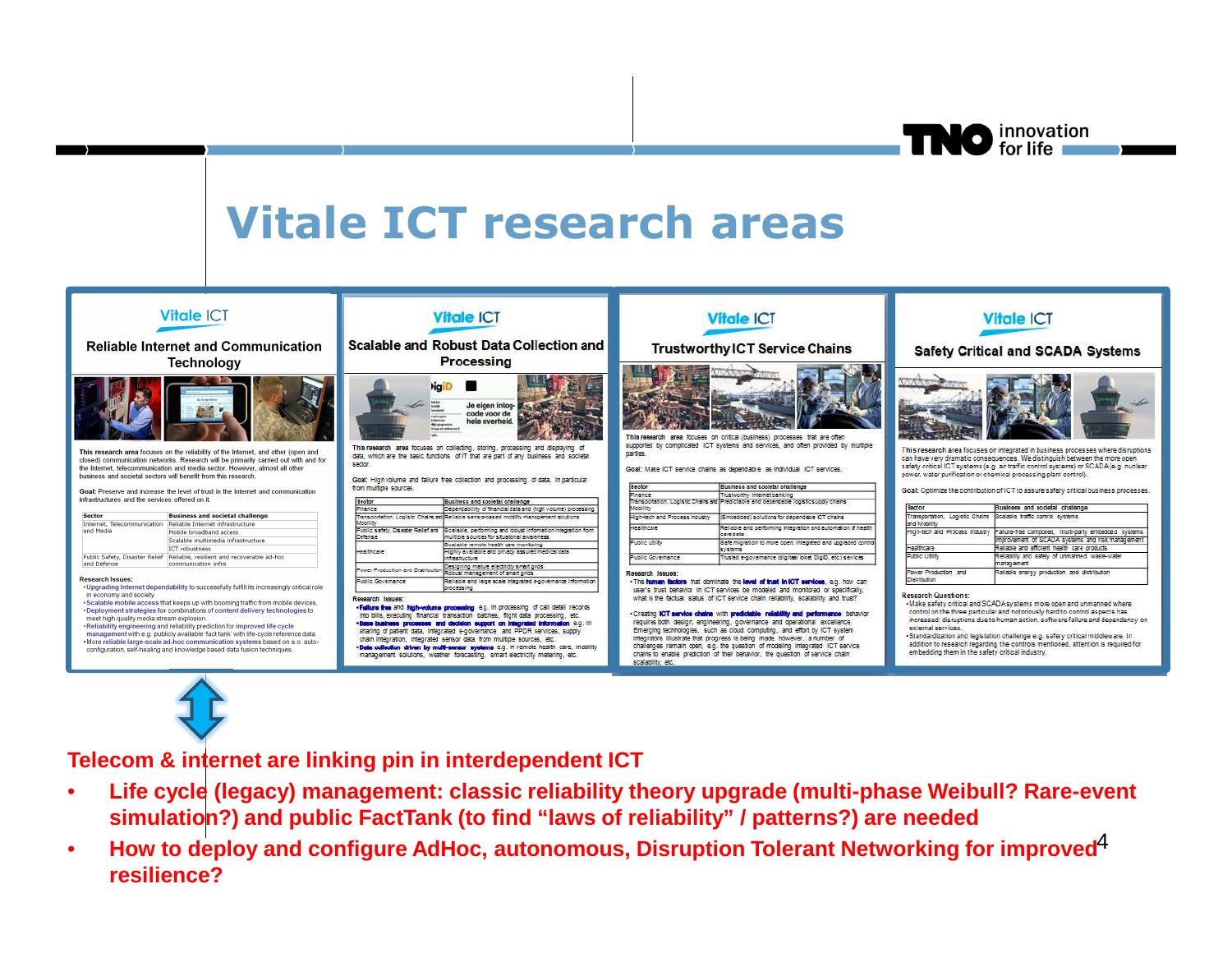innovation<br>for life

## **Vitale ICT research areas**

| <b>Vitale ICT</b><br><b>Reliable Internet and Communication</b><br>Technology                                                                                                                                                                                                                                                                                                                                                                                                                                                                                                                                                                                                              | <b>Vitale ICT</b><br><b>Scalable and Robust Data Collection and</b><br>Processing<br><b>Hail</b><br>$\frac{1}{2}$<br>Je eigen inlog-<br>code voor de<br>aiw sare<br>hele overheid.<br><b>No pretent</b><br><b><i><u><u><b>Raily dis addressed</b></u></u></i></b><br>This research area focuses on collecting, storing, processing and displaying of<br>data, which are the basic functions of IT that are part of any business and societal<br>sector.<br>Goal: High volume and failure free collection and processing of data. In particular<br>from multiple sources.<br>Sector<br>sprelinest and societal challenge                                                                                            |                                                                                                 | <b>Vitale ICT</b><br><b>Trustworthy ICT Service Chains</b><br>This research area focuses on critical (business) processes that are often<br>supported by complicated ICT systems and services, and often provided by multiple-<br>parties.<br>Goal: Make ICT service chains as dependable as individual ICT services.<br><b>Beotor</b><br>Business and societal challenge<br>Finance<br>Instituciony internet banking<br>Transportation, Logistic Chars are Predictable and dependable logistic supply chairs.                                                                                                                                                                                                                                                                 |                                                                           | <b>Vitale ICT</b><br><b>Safety Critical and SCADA Systems</b><br>This research area focuses on integrated in business processes where disruptions<br>can have very dramatic consequences. We distinguish between the more open<br>safety critical ICT systems (e.g. air traffic control systems) or SCADA (e.g. nuclear<br>power, water purification or chemical processing plant control).<br>Goal: Optimize the contribution of ICT to assure safety critical business processes.                                         |                                                                  |
|--------------------------------------------------------------------------------------------------------------------------------------------------------------------------------------------------------------------------------------------------------------------------------------------------------------------------------------------------------------------------------------------------------------------------------------------------------------------------------------------------------------------------------------------------------------------------------------------------------------------------------------------------------------------------------------------|--------------------------------------------------------------------------------------------------------------------------------------------------------------------------------------------------------------------------------------------------------------------------------------------------------------------------------------------------------------------------------------------------------------------------------------------------------------------------------------------------------------------------------------------------------------------------------------------------------------------------------------------------------------------------------------------------------------------|-------------------------------------------------------------------------------------------------|--------------------------------------------------------------------------------------------------------------------------------------------------------------------------------------------------------------------------------------------------------------------------------------------------------------------------------------------------------------------------------------------------------------------------------------------------------------------------------------------------------------------------------------------------------------------------------------------------------------------------------------------------------------------------------------------------------------------------------------------------------------------------------|---------------------------------------------------------------------------|-----------------------------------------------------------------------------------------------------------------------------------------------------------------------------------------------------------------------------------------------------------------------------------------------------------------------------------------------------------------------------------------------------------------------------------------------------------------------------------------------------------------------------|------------------------------------------------------------------|
| This research area focuses on the reliability of the Internet, and other (open and<br>closed) communication networks. Research will be primarily carried out with and for<br>the Internet, telecommunication and media sector. However, almost all other<br>business and societal sectors will benefit from this research.<br>Goal: Preserve and increase the level of trust in the Internet and communication                                                                                                                                                                                                                                                                             |                                                                                                                                                                                                                                                                                                                                                                                                                                                                                                                                                                                                                                                                                                                    |                                                                                                 |                                                                                                                                                                                                                                                                                                                                                                                                                                                                                                                                                                                                                                                                                                                                                                                |                                                                           |                                                                                                                                                                                                                                                                                                                                                                                                                                                                                                                             |                                                                  |
| infrastructures and the services offered on it.                                                                                                                                                                                                                                                                                                                                                                                                                                                                                                                                                                                                                                            |                                                                                                                                                                                                                                                                                                                                                                                                                                                                                                                                                                                                                                                                                                                    |                                                                                                 |                                                                                                                                                                                                                                                                                                                                                                                                                                                                                                                                                                                                                                                                                                                                                                                |                                                                           |                                                                                                                                                                                                                                                                                                                                                                                                                                                                                                                             |                                                                  |
|                                                                                                                                                                                                                                                                                                                                                                                                                                                                                                                                                                                                                                                                                            | Finance                                                                                                                                                                                                                                                                                                                                                                                                                                                                                                                                                                                                                                                                                                            | Dependability of financial data and (high volume) processing                                    | Mobility                                                                                                                                                                                                                                                                                                                                                                                                                                                                                                                                                                                                                                                                                                                                                                       |                                                                           | Sector                                                                                                                                                                                                                                                                                                                                                                                                                                                                                                                      | Business and societal challenge                                  |
| Sector<br><b>Business and societal challenge</b><br>Internet, Telecommunication Reliable Internet infrastructure                                                                                                                                                                                                                                                                                                                                                                                                                                                                                                                                                                           | Mobility                                                                                                                                                                                                                                                                                                                                                                                                                                                                                                                                                                                                                                                                                                           | Transportation. Logistic Chars and Reliable sensor-based mobility management solutions          | High-tech and Process industry                                                                                                                                                                                                                                                                                                                                                                                                                                                                                                                                                                                                                                                                                                                                                 | (Embedded) solutions for dependable ICT chains                            | and Mobility                                                                                                                                                                                                                                                                                                                                                                                                                                                                                                                | Transportation, Logistic Chains Scalable traffic control systems |
| and Media<br>Mobile broadband access                                                                                                                                                                                                                                                                                                                                                                                                                                                                                                                                                                                                                                                       |                                                                                                                                                                                                                                                                                                                                                                                                                                                                                                                                                                                                                                                                                                                    | Public safety. Disaster Relief and Boalable, performing and robust information integration from | <b>Healthcam</b>                                                                                                                                                                                                                                                                                                                                                                                                                                                                                                                                                                                                                                                                                                                                                               | Reliable and performing integration and automation of health              | High-tech and Process Industry                                                                                                                                                                                                                                                                                                                                                                                                                                                                                              | Failure-free composed, multi-party embedded systems              |
| Scalable multimedia infrastructure                                                                                                                                                                                                                                                                                                                                                                                                                                                                                                                                                                                                                                                         | Defense                                                                                                                                                                                                                                                                                                                                                                                                                                                                                                                                                                                                                                                                                                            | multiple sources for situational awareness                                                      |                                                                                                                                                                                                                                                                                                                                                                                                                                                                                                                                                                                                                                                                                                                                                                                | care data                                                                 |                                                                                                                                                                                                                                                                                                                                                                                                                                                                                                                             | improvement of SCADA systems and risk management                 |
| ICT robustness                                                                                                                                                                                                                                                                                                                                                                                                                                                                                                                                                                                                                                                                             |                                                                                                                                                                                                                                                                                                                                                                                                                                                                                                                                                                                                                                                                                                                    | Boalable remote health care monitoring                                                          | Public Utility                                                                                                                                                                                                                                                                                                                                                                                                                                                                                                                                                                                                                                                                                                                                                                 | Bafe migration to more open, integrated and upgraded control<br>svistenns | Healthcare                                                                                                                                                                                                                                                                                                                                                                                                                                                                                                                  | Reliable and efficient health care products                      |
| Public Safety, Disaster Relief Reliable, resilient and recoverable ad-hoc                                                                                                                                                                                                                                                                                                                                                                                                                                                                                                                                                                                                                  | Healthcare                                                                                                                                                                                                                                                                                                                                                                                                                                                                                                                                                                                                                                                                                                         | Highly evallable and privacy assured medical data<br>issues base tives                          | Public Governance                                                                                                                                                                                                                                                                                                                                                                                                                                                                                                                                                                                                                                                                                                                                                              | Trusted e-governance (digitaal loket, DigiD, etc.) services               | Public Utility                                                                                                                                                                                                                                                                                                                                                                                                                                                                                                              | Reliability and safety of unmanned waste-water                   |
| and Defense<br>communication infra                                                                                                                                                                                                                                                                                                                                                                                                                                                                                                                                                                                                                                                         |                                                                                                                                                                                                                                                                                                                                                                                                                                                                                                                                                                                                                                                                                                                    | Designing mature electricity smart grids                                                        |                                                                                                                                                                                                                                                                                                                                                                                                                                                                                                                                                                                                                                                                                                                                                                                |                                                                           |                                                                                                                                                                                                                                                                                                                                                                                                                                                                                                                             | Imanagement                                                      |
|                                                                                                                                                                                                                                                                                                                                                                                                                                                                                                                                                                                                                                                                                            | Power Production and Distribution                                                                                                                                                                                                                                                                                                                                                                                                                                                                                                                                                                                                                                                                                  | cobust management of smart grids                                                                | Research Issues:                                                                                                                                                                                                                                                                                                                                                                                                                                                                                                                                                                                                                                                                                                                                                               |                                                                           | Power Production and                                                                                                                                                                                                                                                                                                                                                                                                                                                                                                        | Reliable energy production and distribution                      |
| Research Issues:<br>. Upgrading Internet dependability to successfully fulfill its increasingly critical role<br>in economy and society.<br>· Scalable mobile access that keeps up with booming traffic from mobile devices.<br>. Deployment strategies for combinations of content delivery technologies to<br>meet high quality media stream explosion.<br>. Reliability engineering and reliability prediction for improved life cycle<br>management with e.g. publicly available 'fact tank' with life-cycle reference data.<br>. More reliable large-scale ad-hoc communication systems based on a.o. auto-<br>configuration, self-healing and knowledge based data fusion techniques | Public Coyemance<br>Reliable and large scale integrated e-governance information<br>processing<br>Research Issues:<br>.Fellure free and high-volume processing e.g. in processing of call detail records<br>into billis, executing financial transaction batches, filight data processing, etc.<br>. Base business processes and decision support on integrated information e.g. in<br>sharing of patient data, integrated e-governance and PPDR services, supply<br>chain integration, integrated sensor data from multiple sources, etc.<br>. Data collection driven by multi-sensor systems e.g. in remote health care, mobility<br>management solutions, weather forecasting, smart electricity metering, etc. |                                                                                                 | . The human factors that dominate the level of trust in ICT services, e.g. how can<br>user's trust behavior in ICT services be modeled and monitored or specifically.<br>what is the factual status of ICT service chain reliability, scalability and trust?<br>. Creating ICT service chains with predictable reliability and performance behavior<br>requires both design, engineering, governance and operational excellence.<br>Emerging technologies, such as cloud computing, and effort by ICT system.<br>Integrators illustrate that progress is being made, however, a number of<br>challenges remain open, e.g. the question of modeling integrated ICT service<br>chains to enable prediction of their behavior, the question of service chain<br>scalability, etc. |                                                                           | Distribution<br>Research Questions:<br>-Make safety critical and SCADA systems more open and unmanned where<br>control on the three particular and notoriously hard to control aspects has<br>increased: disruptions due to human action, software failure and dependency on<br>external services.<br>-Standardization and legislation challenge e.g. safety critical middleware. In<br>addition to research regarding the controls mentioned, attention is required for<br>embedding them in the safety critical industry. |                                                                  |

**Data collection and processing becomes multi-sourced and integrated interdependent:** 

- •**System wide information infra and management (SWIM) reliable, scalable and secure**
- •**What if interdependent systems do not respond? more advanced exception handling is needed**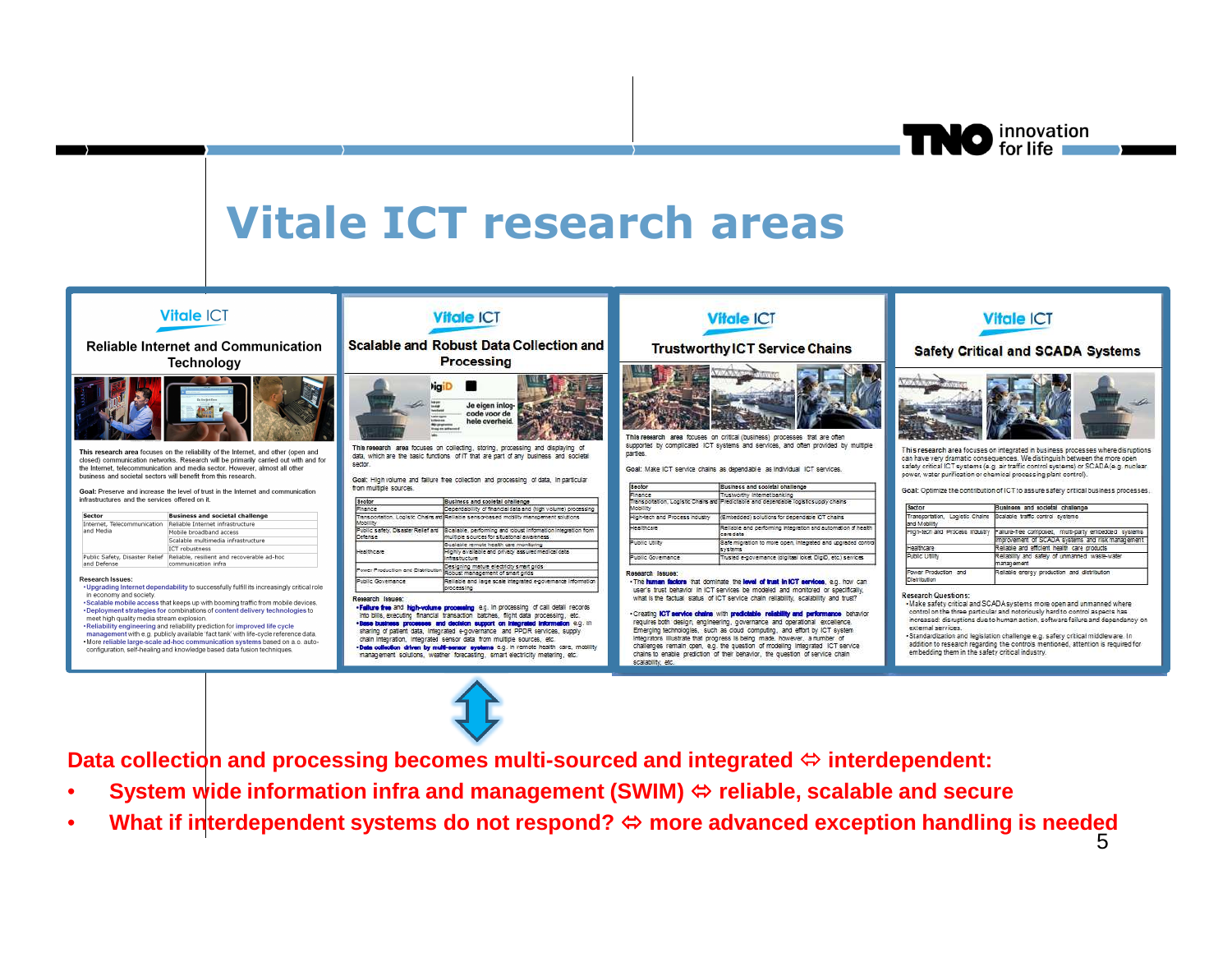**TNO** innovation

# **Vitale ICT research areas**



**Creating trust in ICT service chains is essential for current ICT challenges:** 

- • **How to model trust and accountability? How is it affected (positive and negative)? combined reliability / reward models?**
- 6 **What service level exception handling can prevent chain cascading failures? Model based**  •**analysis to find the balance between reliability engineering and over-engineering in ICT chains?**